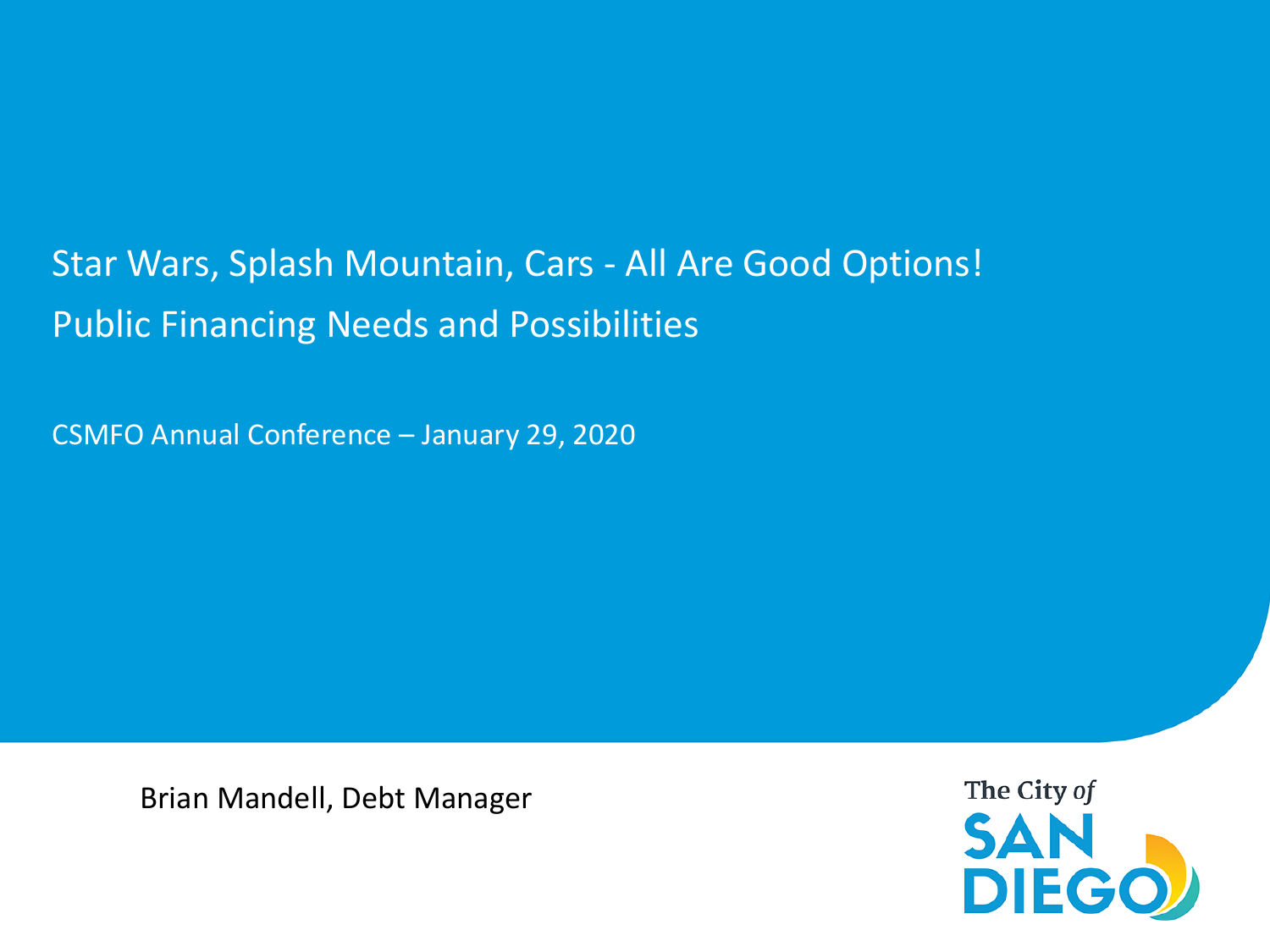

# City of San Diego

- America's Finest City
- Population (Est.) 1.4 million
- City operates Water and Wastewater Utilities
- Debt Management Department is a centralized finance function working in coordination with operating departments to develop and execute financing plans for City projects
- Infrastructure Loans Team manages direct loan program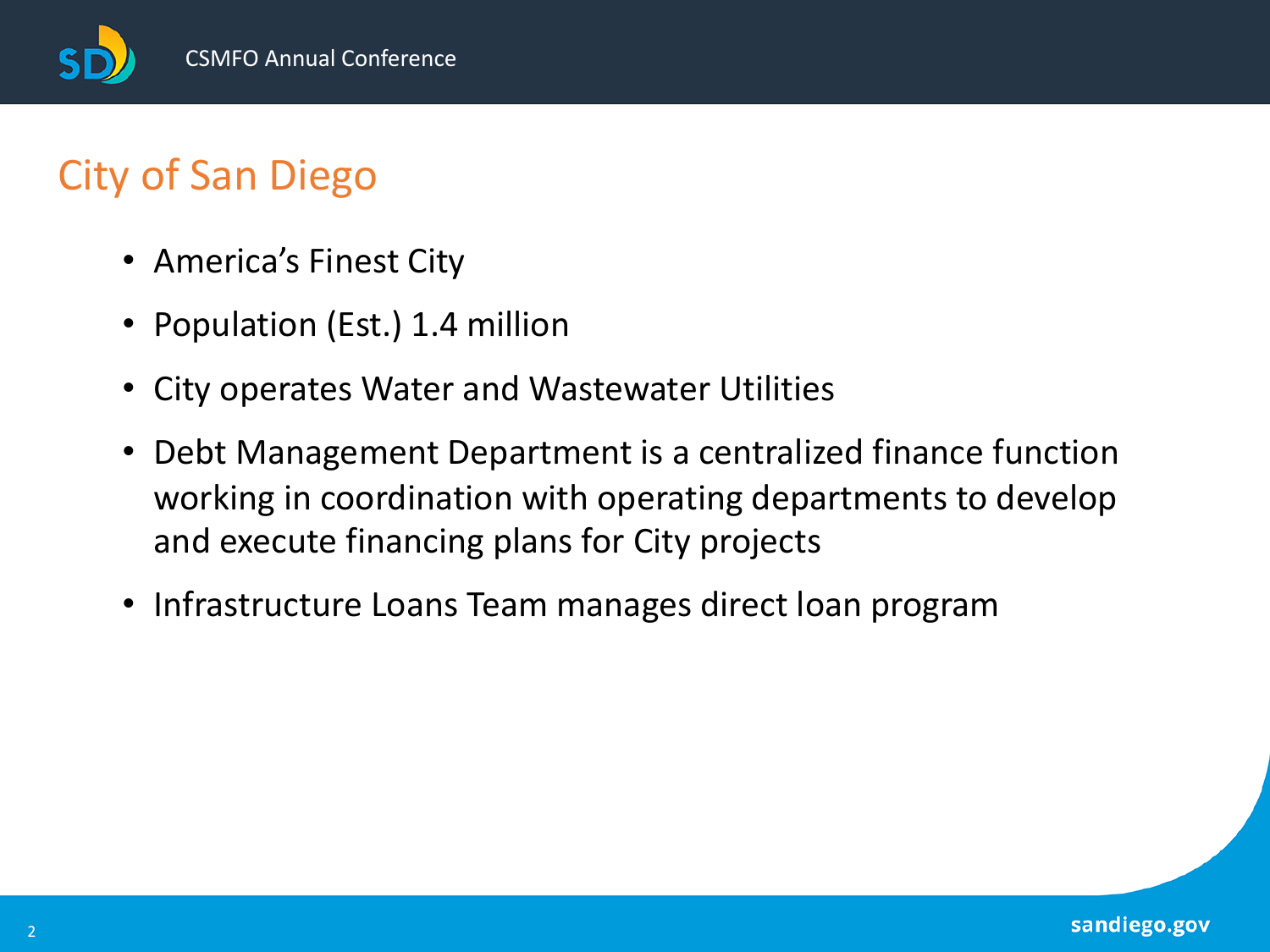

## Mix of Financing Tools

- Primary Objective: Minimize cost of capital to generate affordable and cost-efficient financing plans
	- Affordability for taxpayers and/or ratepayers
	- Balance availability of low-cost capital with maintaining market access
- City utilizes a variety of tools to finance projects such as:
	- Bond markets
	- Direct loans (Federal & State loans, bank financing)
	- Grants
	- Pay-go funds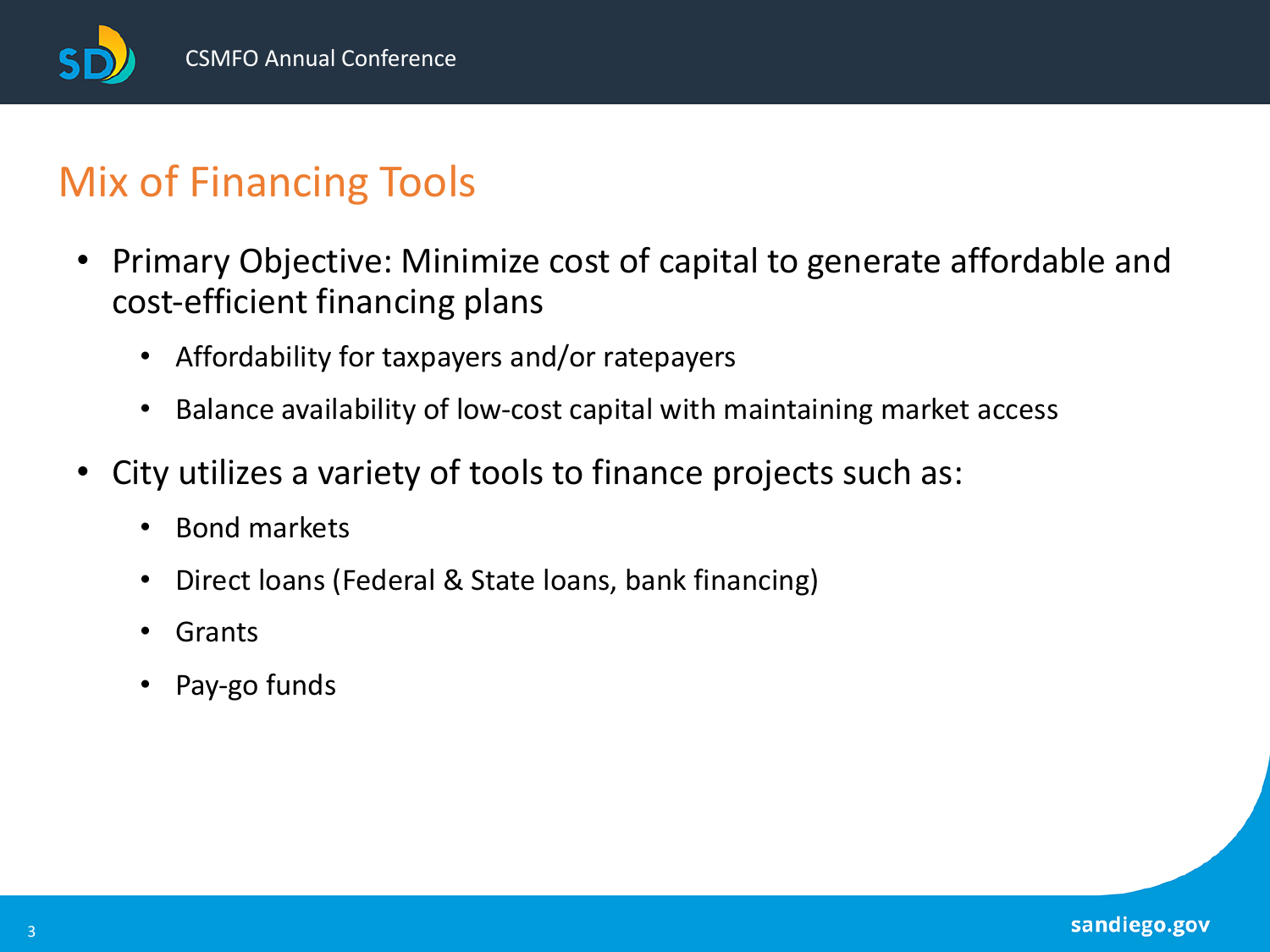CSMFO Annual Conference

## Direct Loan Programs Utilized by City

- Clean Water and Drinking Water SRF Programs
	- Clean Water and Drinking Water SRF for Water Utility, Wastewater Utility, or Storm Water (General Fund) projects
- California I-Bank Infrastructure SRF Program
	- I-Bank Infrastructure SRF Program for General or Enterprise Funds (utilized for San Diego Convention Center Corporation, a City Enterprise)
- U.S. EPA WIFIA Program
	- WIFIA Program for Water or Wastewater Utility
- Bank Financing
	- Equipment and vehicle leasing program for General Fund, Water Utility, and Wastewater Utility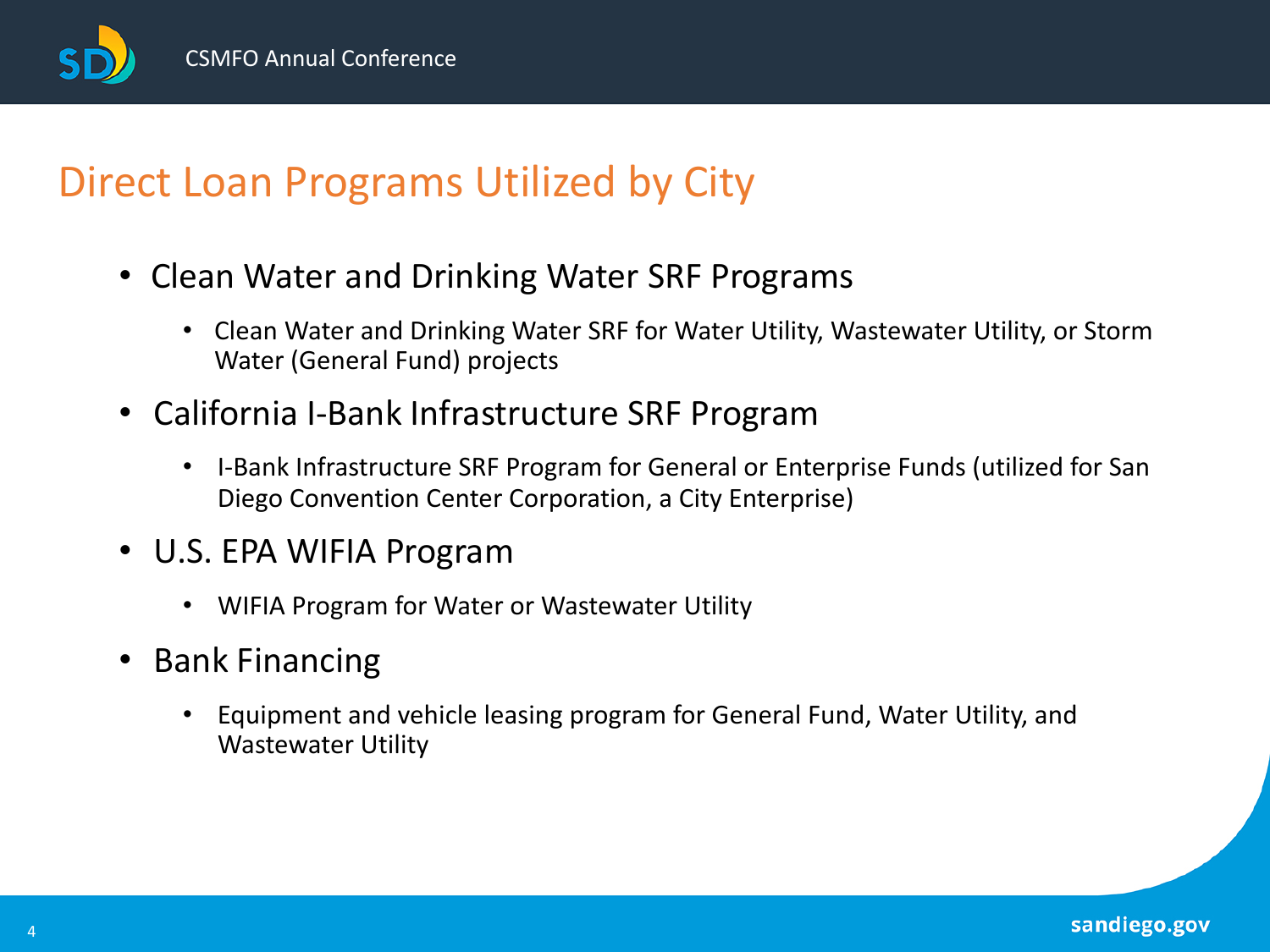

## Project Example: Pure Water Program Phase 1

- Significant component of City's capital program
	- Projects budgeted to Water and Wastewater Utilities
	- Creates local supply of potable drinking water
- Financing Plan: array of funding sources required
	- U.S. EPA WIFIA Program
	- Clean Water and Drinking Water SRF Loans
	- Interim funding sources including Notes and Commercial Paper
	- Revenue bonds
	- Pay-go funds
- Maximizing subsidized State and Federal funding
	- Benefit: Increased affordability for utility ratepayers
	- Cost: Increased complexity, administrative burden, uncertain timing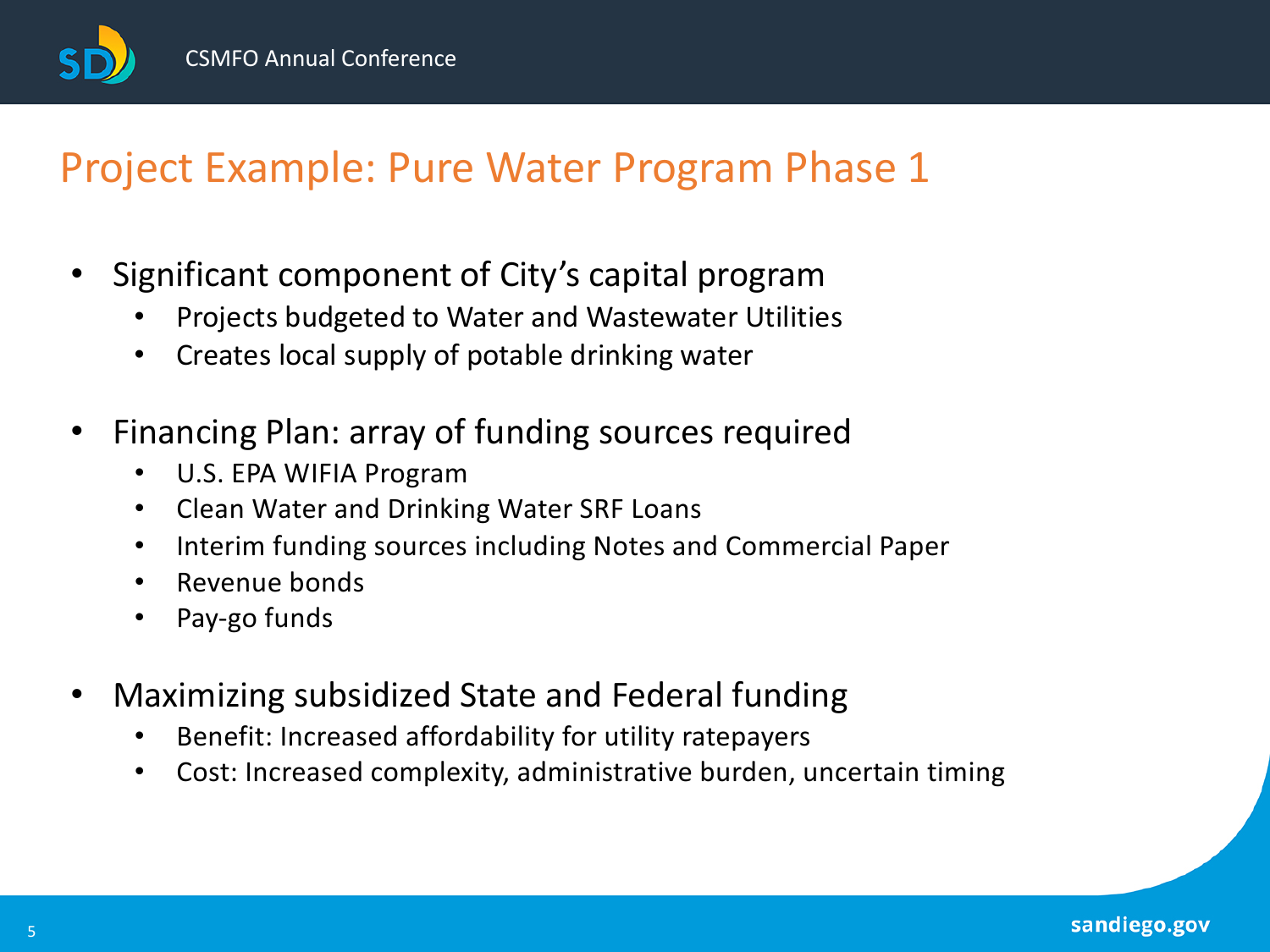

# Clean Water & Drinking Water State Revolving Funds

#### *Pros:*

- Low interest cost / costs of issuance
- Fixed interest rate through construction draw and repayment periods (up to 30 years)
- No disclosure document / not rated

#### *Cons:*

- Competition for funds
- Long and uncertain lead time from application to closing
- Lack of flexibility / customization for borrower
- State and Federal contract and environmental requirements may increase cost/timeline of project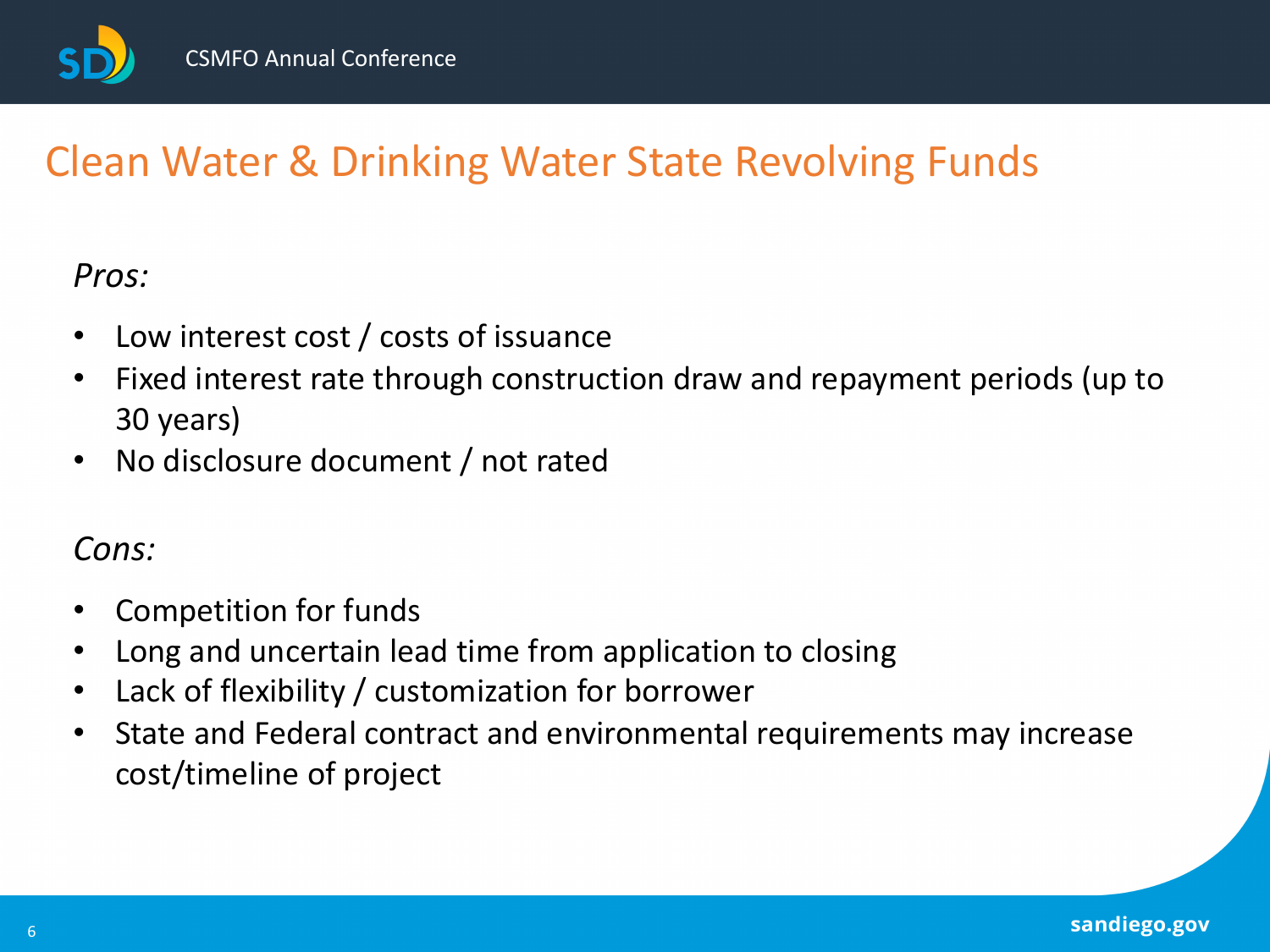

## U.S. EPA WIFIA Program

#### *Pros:*

- Low interest cost
- Fixed interest rate through construction draw and repayment periods (up to 35 years)
- Flexibility to customize structure
- Rolling application

#### *Cons:*

- High costs of issuance
- Requires complementary funding
- Requires credit agency rating
- High administrative burden for post-issuance compliance
- Federal contract and environmental requirements may increase cost/timeline of project